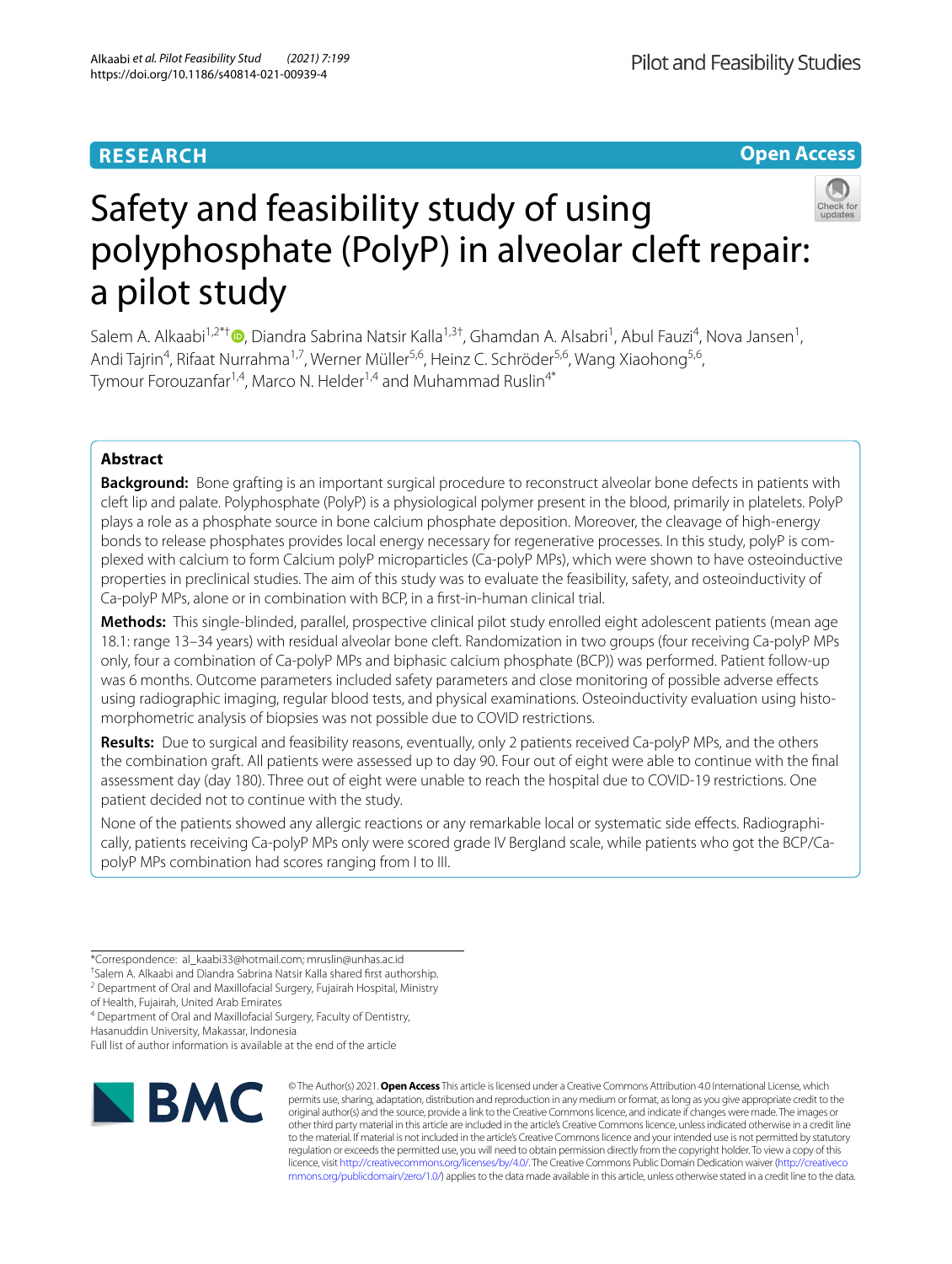**Conclusions:** Our results indicate that Ca-polyP MPs and the BCP/Ca-polyP MPs combination appear to be safe graft materials; however, in the current setting, Ca-polyP MPs alone may not be a sufficiently stable defect-filling scaffold to be used in alveolar cleft repair.

**Trial registration:** Indonesian Trial Registry under number INA-EW74C1N by the ethical committee of Faculty of Medicine, Hasanuddin University, Makassar, Indonesia with code number [1063/UN4.6.4.5.31/PP36/2019.](https://www.ina-registry.org/index.php?act=registry_trial_detail&code_trial=18202010061230EW74C1N)

**Keywords:** Polyphosphate, Alveolar bone grafting, Bone regeneration, Regenerative medicine

## **Introduction**

## **Background**

Cleft lip and palate (CLP) are common anomalies in the craniofacial region and are considered the second most common congenital deformity after the clubfoot [[1](#page-7-0)]. An alveolar cleft is seen in 75% of the CLP patients [\[2](#page-7-1), [3](#page-7-2)]. Alveolar bone grafting (ABG) is an essential functional and esthetic procedure to reconstruct the bony defect in the maxilla as well as the nasal foor [[4\]](#page-7-3). ABG not only plays an important role to facilitate teeth eruption, but also to fll the bony defect by closing the oronasal fstula that routinely occurs in alveolar cleft patients.

The alveolar bone grafting can be performed using autogenous bone, allograft bone, or bone substitutes. Autogenous bone graft is still considered as the gold standard for any grafting procedure [[5\]](#page-7-4); nevertheless, numerous studies are employing various bone substitutes or allografts to overcome the risks and complications that could raise from harvesting bone at the donor site  $[6-8]$  $[6-8]$ . Risks such as gait disturbance, hematoma, donor site morbidity, and other concerns that are associated with the growth (through harvesting from the rib or the iliac crest) could be avoided if a good allograft or bone substitute material would be available [[9](#page-7-7)].

Polyphosphate (polyP) is a molecule that is naturally present in platelets in the blood stream. Müller and his colleagues have been able to structure a new graft material by precipitation of polyP with calcium, thus forming Ca-polyP microparticles (Ca-polyP MPs)  $[10-12]$  $[10-12]$ . The Ca-polyP MPs were proven to have bone osteoinductive characteristics in preclinical studies [[12](#page-7-9)[–14](#page-7-10)]. It has been shown that the Ca-polyP MPs can accumulate and concentrate at the site of the new bone formation. PolyP polymer elicits both the anabolic signals and the fuel due to energy-rich phosphate anhydrides linkages as well as the metabolic process in the cells. Such signals could accelerate the cell growth and diferentiation [\[15](#page-7-11)].

On the other hand, Biphasic calcium phosphate (BCP) is another type of graft that contains a phosphate molecule mixed with hydroxyapatite (HA) in diferent ratios. Ambivalent outcomes have been reported to BCP as graft material; some stated that BCP has osteoconductive characteristics [\[16](#page-7-12), [17\]](#page-7-13), while others concluded that it also can be osteoinductive in nature [[18,](#page-7-14) [19\]](#page-7-15).

## **Objective**

This first-in-human study aims to evaluate the safety, feasibility, and osteoinductivity of Ca-polyP MPs, alone or in combination with BCP, as a graft material in alveolar cleft patients.

## **Material and methods Ethics**

This single-blinded, prospective clinical trial, a pilot study was approved by the ethical committee of Faculty of Medicine, Hasanuddin University, Makassar, Indonesia, with code number 1063/UN4.6.4.5.31/PP36/2019. It was registered in the Indonesian Trial Registry under number INA-EW74C1N. The study protocol complies with the principles of the Helsinki declaration. Patients and legal guardians of the patients signed an informed consent.

No special ethical approval was required for this study.

## **Patients and randomization**

This study enrolled eight patients with residual alveolar bone cleft. The inclusion criteria were non-syndromic, nonsmoker, age of  $\geq$  13, no history of previous grafting procedure(s), and ASA1 regarding anesthetic risks. The exclusion criteria were systemic diseases, syndromic patients, localized infection, active infuenza, obvious malnutrition, or patient under any active medical treatment. Randomly using closed envelopes, four out of eight patients were selected to receive the Ca-polyP MPs alone, while the other four patients were to receive a mixture of Ca-polyP MPs and BCP as a graft material. However (see the "Results" section), eventually, two patients only received Ca-polyP MPs alone, while six received the mixture. The surgeon and the patients were revealed to the graft type; nevertheless, the assessor was kept completely blinded from the patient grouping. The time schedule of the surgical procedure and follow-up moments is presented in Table [1.](#page-2-0)

## **Sample size**

Since this is a frst-in-human trial, the number of patients was kept low in order to minimize the risk of the graft exposure in case of any adverse effect. The current trial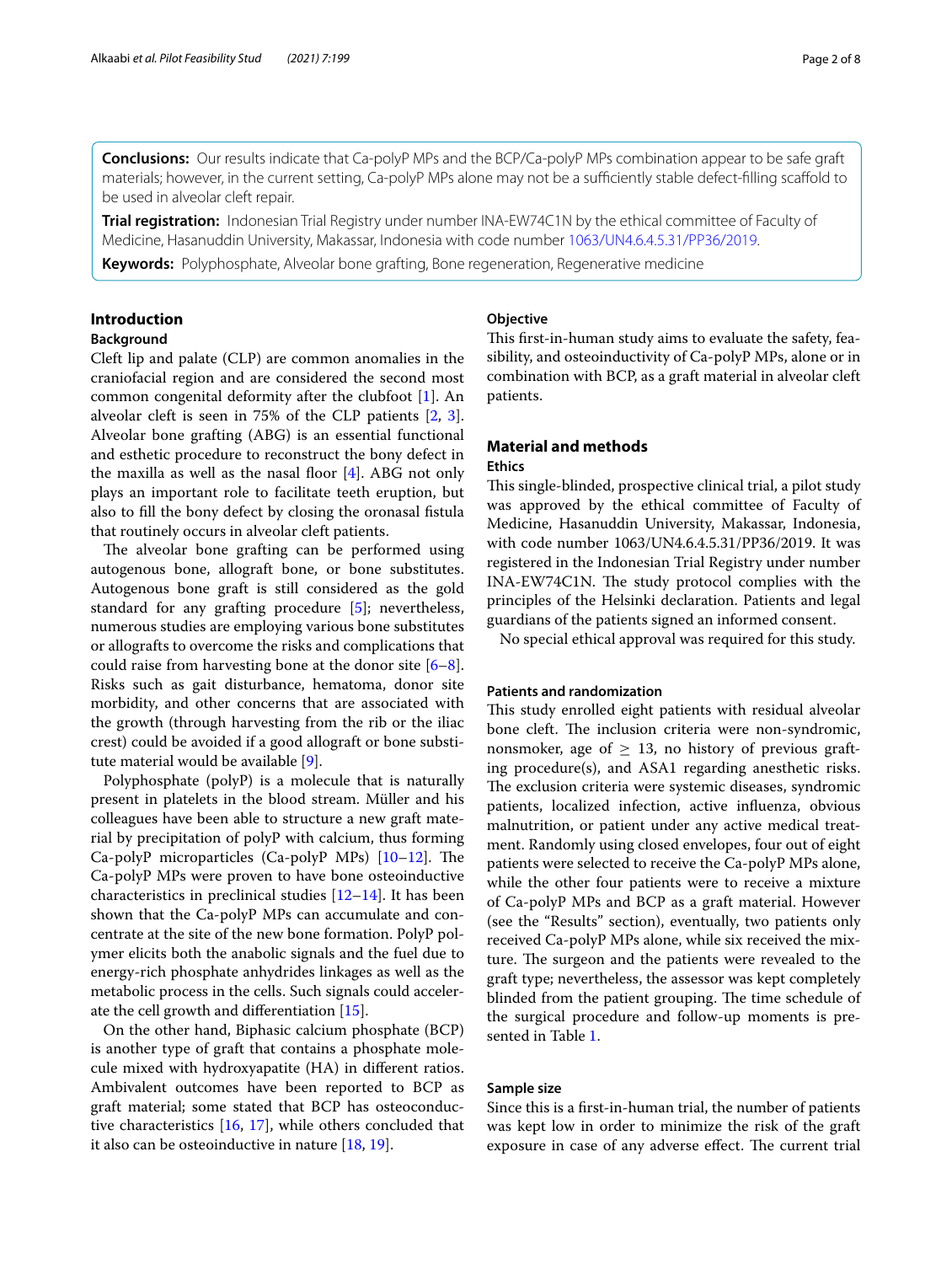|                 | <b>Consent form</b> | Panorama | <b>CBCT or CT</b> | Physical<br>examination | <b>CBC</b> | <b>Thermometer</b> | <b>Biopsy</b> |
|-----------------|---------------------|----------|-------------------|-------------------------|------------|--------------------|---------------|
| Preoperatively  |                     |          |                   |                         |            |                    |               |
| Operative day   |                     |          |                   |                         |            |                    |               |
| Post-op day 1   |                     |          |                   |                         |            |                    |               |
| Post-op day 8   |                     |          |                   |                         |            |                    |               |
| Post-op day 14  |                     |          |                   |                         |            |                    |               |
| Post-op day 30  |                     |          |                   |                         |            |                    |               |
| Post-op day 90  |                     |          |                   |                         |            |                    |               |
| Post-op day 180 |                     |          |                   |                         |            |                    |               |

#### <span id="page-2-0"></span>**Table 1** Treatment time schedule

*OPG* orthopantomogram, *CT* computed tomography, *CBCT* cone beam CT

sample was limited to only  $2 \times 4$  patients, with the primary goal to gain a frst insight on the feasibility and safety of the treatment with polyP.

## **Randomization and treatment allocation**

After written informed consent, randomization was performed with regard to the treatment group, but all patients were aware of the fact that their treatment comprised Ca-polyP MPs.

#### **Blinding**

The radiologist remained blind to the treatment when evaluating the data.

## **Data collection**

Doctors, nurses, and the rest of the research team were provided with a list of rules and responsibilities. The doctors and nurses collected the data according to the assessment Table [1](#page-2-0). All research team members received training on how to collect data at all study visits. Each patient has been followed up to 6 months. Patient confdentiality was protected by the data manager.

## **Polyp and BCP preparation**

PolyP graft comes in a form of Ca-polyP MPs powder produced by NanotecMARIN GmbH (Mainz, Germany), while the BCP consists of a mixture of 60% hydroxyapatite and 40% of beta-tricalcium phosphate (Straumann Bone Ceramic, Villeret, Switzerland). Under sterile conditions, either Ca-polyP MPs or a mixture of Ca-polyP MPs and BCP was prepared using normal saline at a ratio of 1 g:1.5 ml and 1 g:2 g:3–5 ml respectively. The components were mixed until a homogenous mixture was obtained (Fig. [1](#page-2-1)).

#### **Surgical procedure**

Under general anesthesia and full aseptic conditions, the oral cavity was rinsed with 0.1% chlorhexidine gluconate



<span id="page-2-1"></span>solution. A local anesthesia infltration using lidocaine with epinephrine 1:100,000 was given. Full mucoperiosteal fap was refected from the frst molar to the central incisor on the contralateral side of the defect. The tissue was dissected carefully to separate the oral mucosa from the nasal layer. A palatal mucoperiosteal fap was refected from either side of the cleft followed by elevation of the palatal tissues. The nasal mucosa was cranially elevated and sutured cranially to repair the oro-nasal fstula (Fig. [2a](#page-3-0)). A Ca-polyP MPs preparation or the CapolyP MPs and BCP mixture was applied into the alveolar cleft defect (Fig. [2](#page-3-0)b). Tension-free closure was realized in all wounds.

#### *Postoperative care*

Oral hygiene instructions were given to all patients including mouth rinsing with 0.12% Chlorhexidine. Antibiotics (amoxicillin/clavulanic acid) and pain killers were prescribed for 7 days according to the standard of care. During hospital stay, follow-up examinations of all patients were meticulously performed to report any adverse reaction to the grafting materials locally or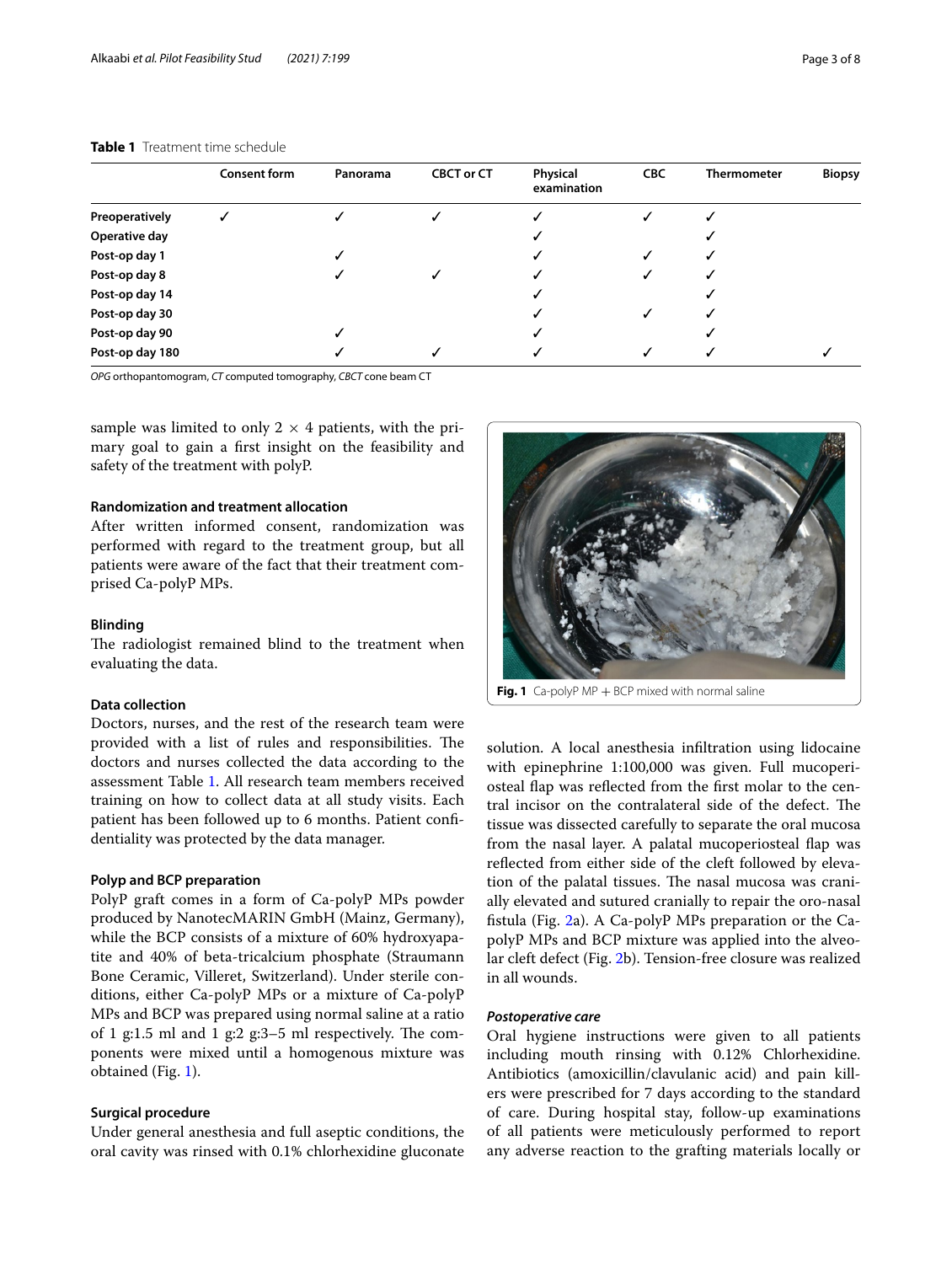

<span id="page-3-0"></span>Ca-polyP MPs graft placed in the defect

systemically. After patient discharge, all patients followed an assessment timetable.

## **Orthopantomogram (OPG)** *Bergland scale*

OPGs were taken one day preoperatively (X-Mind Pano D+ Satelec- Digital panoramic with teleradiography - Satelec), and then subsequently after 8, 30, 90, and 180 days. The OPGs were used to assess the vertical graft formation employing the Bergland scale, which is the gold standard used to evaluate the integrity and height of the alveolar bone graft  $[20]$  $[20]$ . The Bergland scale is classified into four grades: grade I, bone height is almost a normal height; grade II, a bone height at least 75% of the interalveolar septum; grade III, the bone height is less than 75%; and grade IV, no evidence of bone integration [[21\]](#page-7-17).

## **CT scan**

The CT scans (Siemens SOMATOM Definition Flash CT Scanner) were performed preoperatively and at postoperative days 8 and 180. The data were processed by OsiriX (Pixmeo, Switzerland), an open-source Digital Imaging and Communications in Medicine (DICOM).

#### **Results**

All patients were able to comply with the study requirements up to assessment day 90. Unfortunately, four out of eight patients were unable to continue with the fnal assessment (day 180). One patient decided not to continue with the study, while the other three patients were unable to approach the hospital due to the COVID-19 lockdown at their towns/villages (Table [2\)](#page-3-1).

All eight patients underwent bone grafting surgery by the same surgeon. There were no reported postoperative complications, local or systematic, in both study groups. All patients were in close follow-up from day 1 until they were discharged from the hospital (day 3). Thereafter,

<span id="page-3-1"></span>**Table 2** Demographic and assessment data

|                       | Pt.1                                       | Pt.2         | Pt.3                    | Pt.4                    | Pt.5                                       | Pt.6                                       | Pt.7                    | Pt.8                    |
|-----------------------|--------------------------------------------|--------------|-------------------------|-------------------------|--------------------------------------------|--------------------------------------------|-------------------------|-------------------------|
| Gender                | F                                          | F            | M                       | F                       | F                                          | F                                          | F                       | F                       |
| Age                   | 18                                         | 13/14        | 13                      | 15                      | 13                                         | 15                                         | 24                      | 34                      |
| <b>Affected side</b>  | Left                                       | Left         | Bilateral               | Left                    | Right                                      | Left                                       | Right                   | Left                    |
| <b>Graft type</b>     | Ca-polyP MPs                               | Ca-polyP MPs | Ca-polyP MPs<br>$+$ BCP | Ca-polyP MPs<br>$+$ BCP | Ca-polyP MPs<br>$+$ BCP                    | Ca-polyP MPs<br>$+$ BCP                    | Ca-polyP MPs<br>$+$ BCP | Ca-polyP MPs<br>$+$ BCP |
| Assessment<br>day 30  | Completed                                  | Completed    | Completed               | Completed               | Completed                                  | Completed                                  | Completed               | Completed               |
| Assessment<br>day 90  | Completed                                  | Completed    | Completed               | Completed               | Completed                                  | Completed                                  | Completed               | Completed               |
| Assessment<br>day 180 | Missed follow-<br>up, COVID-19<br>lockdown | Completed    | Completed               | Completed               | Missed follow-<br>up, COVID-19<br>lockdown | Missed follow-<br>up, COVID-19<br>lockdown | Drop-out                | Completed               |

*Pt.* patient, *F* female, *M* male, *Ca-polyP* calcium polyphosphate microparticles, *BCP* biphasic calcium phosphate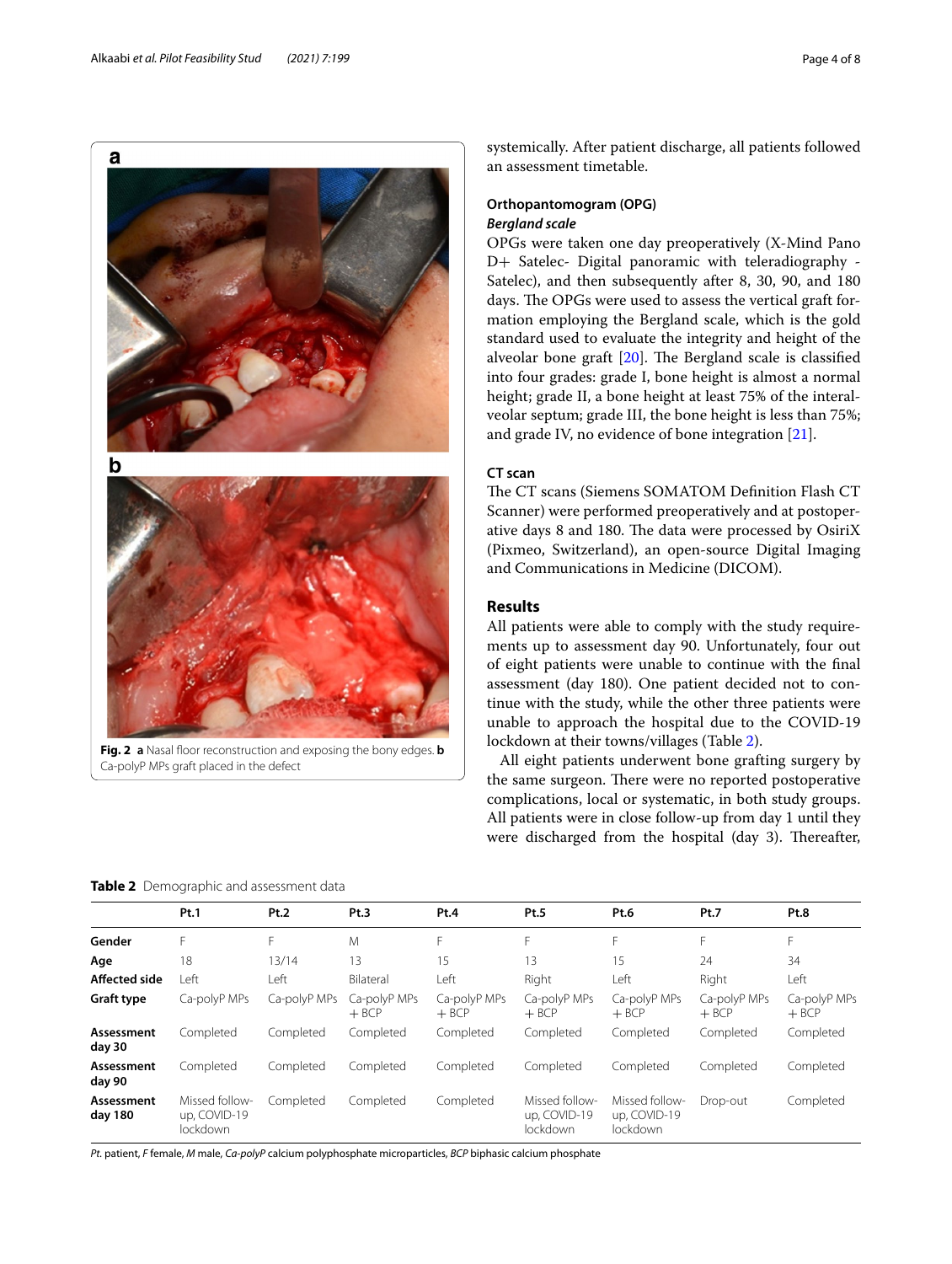#### **Feasibility**

Two diferent application modes of Ca-polyP-MP should have been tested in a randomized manner, but as a consequence of the difficulty to handle Ca-polyP microparticles when not complexed with BCP, we had to abandon the randomization of graft type and applied the BCPpolyP graft type only. Thus, feasibility appeared valid for the combination graft, but not (in the current setting) for the application of Ca-polyP MPs only.

#### **Safety**

#### *Adverse events*

The main goal of this study was to evaluate the safety of the Ca-polyP MPs, alone or in combination with BCP, in terms of adverse events (local or systemic) using clinical assessment, radiographic, and laboratory investigations (a.o. white blood cells, neutrophil, lymphocyte, and if needed C-reactive protein) (Table [3](#page-4-0)). All patients were kept hospitalized postoperatively for 72 h to maintain close follow-up. In the case of SAE concerning severe toxicity or infection associated with the graft site, the trial would be terminated immediately.

## **Osteoinductivity**

Since the acquirement of biopsies was not possible due to COVID-19 restrictions, this aspect could not be evaluated as planned [[22\]](#page-7-18).

<span id="page-4-0"></span>

| Table 3 Safety assessments |  |
|----------------------------|--|
|----------------------------|--|

## **Radiographic evaluation** *Orthopantomogram*

The Bergland scale was used in this study to investigate the result of the secondary bone grafts in alveolar defects. This scale is considered the gold standard to assess the post alveolar graft height of the interdental septum. Although OPG is more susceptible to distortions, it was chosen because it is more patient-friendly when compared to the other intra-oral x-rays, especially when taken postoperatively.

In the Ca-polyP MPs group (patients 1 and 2), bone levels were not suitable to be analyzed with the Bergland scale, and we decided to score them as grade IV bone level at all assessment days (Table [4](#page-5-0)). One of these patients could not attend the last follow-up session (day 180). In the Ca-polyP MPs-BCP group, the bone level ranged from grade I to III in assessment days 1, 8, and 90. Only three patients could be assessed at day 180, and all of them had grade III bone level (Table [4\)](#page-5-0).

## **CT scan evaluation**

As indicated above, the bone levels in the Ca-polyP MPs group could not be analyzed with the Bergland scale. The material had a ground glass appearance (scattered light radiopaque). Since no bone level could be identifed we classifed them as grade IV at both day 8 and day 180. In the Ca-polyP MPs-BCP group, the CT scans showed a diferential bone level from grade I to grade III per patient (Table [5\)](#page-5-1). For the last three patients who could be scanned at day 180, bone levels were found to be consistent with those determined with the OPG, i.e., grade III Bergland scale.

|                                                      | Pt.1                    | Pt.2                    | Pt.3                     | Pt.4                    | Pt.5                    | Pt.6                     | Pt.7                    | Pt.8                    |
|------------------------------------------------------|-------------------------|-------------------------|--------------------------|-------------------------|-------------------------|--------------------------|-------------------------|-------------------------|
| Graft type                                           | Ca-polyP MPs            | Ca-polyP MPs            | Ca-polyP MPs<br>$+$ BCP  | Ca-polyP MPs<br>$+$ BCP | Ca-polyP MPs<br>$+$ BCP | Ca-polyP MPs<br>$+$ BCP  | Ca-polyP MPs<br>$+$ BCP | Ca-polyP MPs<br>$+$ BCP |
| Pain                                                 | Mild                    | Mild                    | Minimum<br>pain/pressure | Mild                    | Mild                    | Minimum<br>pain/pressure | Mild                    | Moderate                |
| Fever                                                | <b>No</b>               | <b>No</b>               | No.                      | <b>No</b>               | <b>No</b>               | <b>No</b>                | <b>No</b>               | <b>No</b>               |
| Allergic reac-<br>tion                               | ND.                     | <b>ND</b>               | <b>ND</b>                | <b>ND</b>               | <b>ND</b>               | <b>ND</b>                | <b>ND</b>               | <b>ND</b>               |
| Remarkable<br>local inflam-<br>mation/infec-<br>tion | No.                     | <b>No</b>               | <b>No</b>                | <b>No</b>               | No                      | <b>No</b>                | <b>No</b>               | <b>No</b>               |
| Systematic<br>adverse effect                         | ND.                     | <b>ND</b>               | <b>ND</b>                | <b>ND</b>               | <b>ND</b>               | <b>ND</b>                | <b>ND</b>               | <b>ND</b>               |
| Lab tests                                            | Within normal<br>limits | Within normal<br>limits | Within normal<br>limits  | Within normal<br>limits | Within normal<br>limits | Within normal<br>limits  | Within normal<br>limits | Within normal<br>limits |

*Ca-polyP MPs* calcium polyphosphate microparticles, *BCP* biphasic calcium phosphate, *ND* nothing detected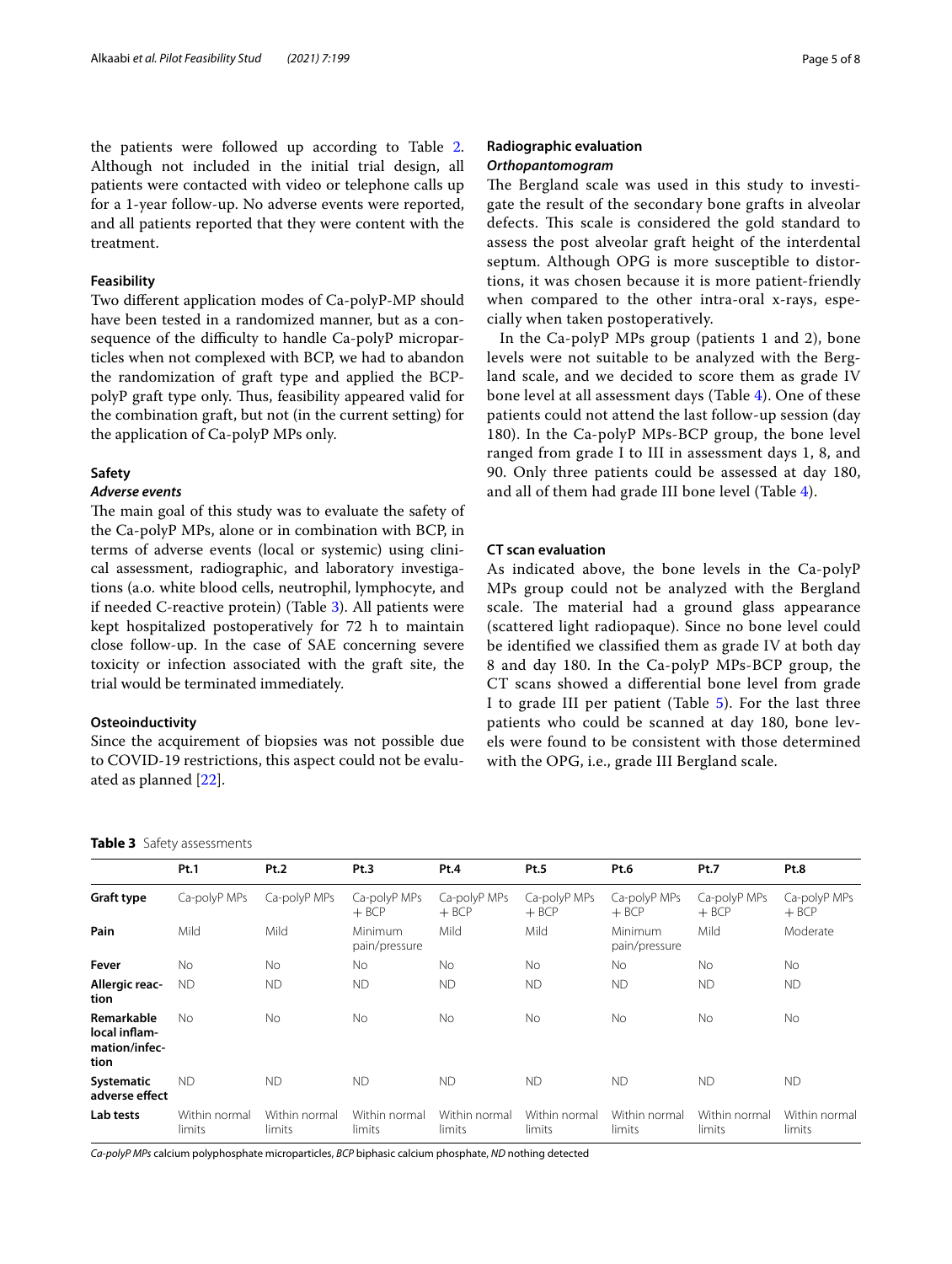| <b>Bergland scale</b> | Ca-Polyp MPs graft |               | $Ca-Polyp MPs + BCP$ |      |           |              |             |      |  |
|-----------------------|--------------------|---------------|----------------------|------|-----------|--------------|-------------|------|--|
|                       | Pt.1               | Pt.2          | Pt.3                 | Pt.4 | Pt.5      | Pt.6         | <b>Pt.7</b> | Pt.8 |  |
| Day 1                 | IV                 | IV            |                      |      | Ш         |              |             |      |  |
| Day 8                 | IV                 | IV            |                      |      | Ш         |              |             |      |  |
| Day 90                | IV                 | IV            | Ш                    | Ш    | Ш         | $\mathbb{H}$ |             | Ш    |  |
| Day 180               | <b>ND</b>          | $\mathsf{IV}$ | Ш                    | Ш    | <b>ND</b> | <b>ND</b>    | <b>ND</b>   | Ш    |  |

#### <span id="page-5-0"></span>**Table 4** Bergland scores based on OPGs

*ND* no data

<span id="page-5-1"></span>**Table 5** Bergland scores based on CTs scan

| <b>Bergland scale</b> | Ca-polyP MPs graft                     | $Ca$ -polyP MPs $+$ BCP |      |              |                                        |                                        |          |              |
|-----------------------|----------------------------------------|-------------------------|------|--------------|----------------------------------------|----------------------------------------|----------|--------------|
|                       | Pt.1                                   | <b>Pt.2</b>             | Pt.3 | Pt.4         | <b>Pt.5</b>                            | Pt.6                                   | Pt.7     | Pt.8         |
| Day 8                 |                                        | IV                      |      |              |                                        | Ш                                      |          |              |
| Day 180               | Missed follow-up,<br>COVID-19 lockdown | IV                      | Ш    | $\mathbb{H}$ | Missed follow-up,<br>COVID-19 lockdown | Missed follow-up,<br>COVID-19 lockdown | Drop-out | $\mathbb{H}$ |

*a-polyP MPs* calcium polyphosphate microparticles, *BCP* biphasic calcium phosphate

#### **Complications**

There were no complications reported intra- and/or postoperatively in both study groups.

#### **Discussion**

In the current trial, we found that Ca-polyP MPs appear to be a safe material: no unusual adverse reactions were reported, such as infection, severe pain, swelling, allergic reaction, or any other local or systemic adverse efects. With regard to the feasibility, the microparticles probably may need a stable graft material such as BCP for appropriate alveolar reconstruction.

The optimum age for the alveolar bone grafting is considered to be between 9 and 11 years old [[20,](#page-7-16) [23](#page-7-19)]. Since we did not want to enroll children in a safety study with this novel material in clinical practice, we chose to only include older adolescent and adult patients, being capable themselves to make sound decisions. We performed this study in Indonesia because non-operated patients in this age group are difficult to find in Europe.

In the Ca-polyP MPs group, the main challenge was in the handling and application of the material in the alveolar defect. The characteristics of the Ca-polyP MPs can be determined by Pi: Ca+2 molar ratio. In our trial, we used a paste-like mixture formed by mixing fne Ca-polyP MPs graft with normal saline as described in the materials and methods. However, the resulting CapolyP MPs graft material was easily lost from the surgical sites once it got saturated with blood, which made maintaining a space-occupying scafold within the alveolar defect virtually impossible. We therefore had to conclude that the physical characteristics of the CapolyP MPs used as a stand-alone scafold material were insufficient and unfeasible. As a consequence, we had to reduce the Ca-polyP MPs only group to 2 instead of 4 patients as planned originally in the study protocol. Retrospectively, the reason that the microparticles were previously shown to be efective in bone formation in preclinical studies may be due to the location used: it was implanted in a subcutaneous pocket instead of a not well contained, large void such as the alveolar cleft [[24](#page-7-20), [25](#page-7-21)].

Combining the Ca-polyP MPs with BCP considerably improved the consistency, ease of handling, stability of the graft, and clinical outcome. BCP and calcium phosphates in general have been used as a graft material several times in craniofacial surgery before. For example, Levitt et al. already used calcium phosphate in 1969 for this purpose, and calcium phosphates were subsequently used in dental implant, alveolar ridge augmentation, periodontal treatment, and other maxillofacial surgeries. Biphasic calcium phosphate (BCP) has been proven to be biocompatible and exhibit osteoconductive as well as osteoinductive characteristics in bony defects reconstruction [\[16,](#page-7-12) [17](#page-7-13), [19\]](#page-7-15). Calcium phosphate was also recently applied in alveolar cleft surgery [[26](#page-7-22)]. Based on our results, we recommend that to achieve the feasibility of applying bioactive Ca-polyP MP, it should be combined with a stable carrier such as BCP or bioresorbable polymers to ensure proper reconstructive activity. Likely, special attention should be paid to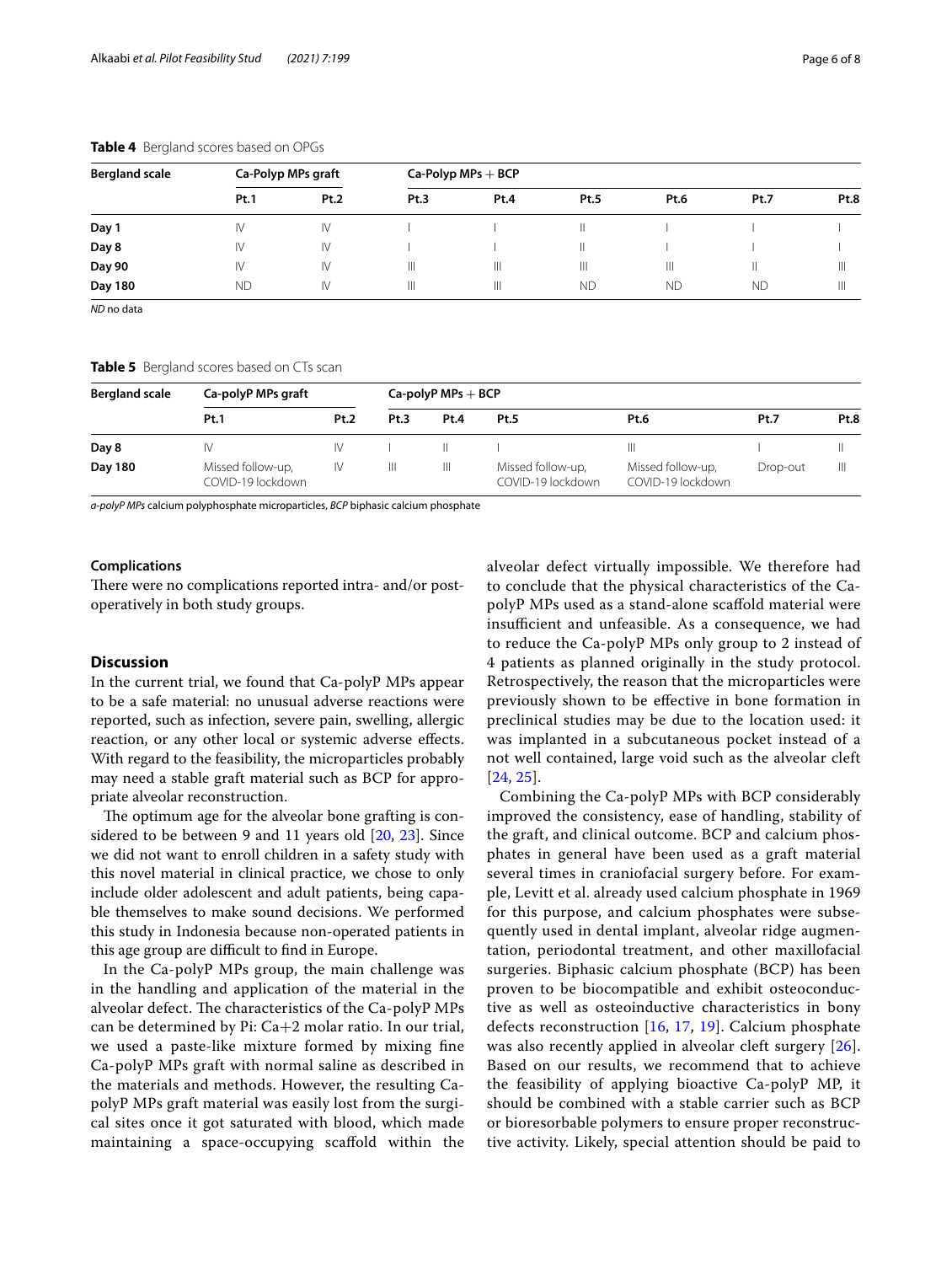sequestration of the polyP on or within the carrier, of which we could not be sure in the current study.

Our study was limited by several aspects, the most severe being the COVID-19 pandemic allowing only 4 patients to be evaluated after 180 days of follow-up and thereby resulting in a rather short postoperative follow-up period. Another limitation was the rather radiolucent characteristic of the Ca-polyP MPs, which hampered visualization of the graft in radiographic images considerably and making an evaluation with the Bergland scale virtually impossible. We also tried the Chelsea scale [[27\]](#page-7-23), which analyzes the bone position in relation to the adjacent teeth on the grafting site radiographically. However, this did not result in other outcomes as the Bergland scale, so we omitted these results. We can therefore not be completely sure whether defect filling was sufficient and if some initial bone regeneration events occurred, but at least no solid bone formation was demonstrated after 3 months, and also not in the one patient evaluated after 6 months. Last but not least, it may be that the choice to include only adolescent and adult people in our study and to exclude prepuberal children may have afected the efficacy of the treatment. Bone formation activity usually has its highest peak during puberty, and our postpuberal patient population may therefore have more restricted bone formation capacity per se. In addition, the cleft defects in our patients were mostly rather large, thus reducing the likeliness of efective bone regeneration as well.

To our knowledge, this study is the frst clinical trial to investigate the safety and feasibility of polyP, either as CapolyP MPs alone or in combination with BCP in humans. A histological examination of the bone at six months was not performed due to the COVID 19 restrictions in Indonesia, which hampered osteoinductivity assessment considerably. We could now only evaluate this aspect based on the radiographic results.

Despite this limitation, since we have now performed video/phone calls at 1 year postoperative, and all patients did report that they had no adverse events and that they were content with the treatment, we can deduce that the treatment with polyP-containing grafts may be safe and in combination with BCP appears to be feasible for alveolar cleft repair. Nevertheless, new studies with a larger group of patients, biopsy evaluations, and suitable polyP formulations encompassing appropriate carriers such as BCPs or polymeric scafold materials are required for sound conclusions about their regenerative capacities. Eruption of the teeth through the site, periodontal and health of the root surface of the adjacent teeth, orthodontic movement of adjacent teeth to the grafted site need to be taken into account as well.

## **Conclusions**

Despite the small sample group size and some missing data points due to the COVID-19 pandemic, we were able to conclude that Ca-polyP MPs and the Ca-polyP MP/BCP composites appear to be safe graft materials, however, Ca-polyP MPs alone may not be a sufficiently stable defect-flling scafold to be used in alveolar cleft repair.

#### **Abbreviations**

PolyP: Polyphosphate; Ca-polyP MPs: Calcium polyP microparticles; BCP: biphasic calcium phosphate; CLP: Cleft lip and palate; ABG: Alveolar bone grafting; HA: Hydroxyapatite.

#### **Acknowledgements**

Not applicable.

#### **Authors' contributions**

Alkaabi SA and Natsir Kalla DS: Main author and conceptualization and writing. Ruslin M: Correspondance. Alsabri GA and Jansen NA: Reviewer and editing. Ruslin M, Fauzi A, and Tajrin A: Surgical procedures. Müller WEG, Schröder HC, and Wang XG: PolyP Inventor. Forouzanfar T and Helder MN: Methodology and supervision. The authors read and approved the fnal manuscript.

#### **Authors' information**

Alkaabi SA, Natsir Kalla DS, Alsabri GA, Jansen NA, Forouzanfar T& Helder MN: Dept. of Oral and Maxillofacial Surgery/Oral Pathology, Amsterdam University Medical Centers and Academic Centre for Dentistry Amsterdam (ACTA), Vrije Universiteit Amsterdam, Amsterdam Movement Sciences, Amsterdam, The **Netherlands** 

Ruslin M, Fauzi A & Tajrin A: Dept. of Oral and Maxillofacial Surgery, Faculty of Dentistry, Hasanuddin University, Makassar, Indonesia. Role: Surgical procedures. Müller WEG, Schröder HC, and Wang XG: Institut für Physiologische Chemie, Angewandte Molekularbiologie, Universitätsmedizin, Johannes Gutenberg-Universität Mainz, Mainz, Germany.

#### **Funding**

WEGM and HCS are owners of NanotecMARIN GmbH, Mainz, Germany, and the provider to the polyP graft materials for the clinical trial. SAA received a scholarship from the ministry of health of the UAE. DSNK received a scholarship of the LPDP of Indonesia. The remaining authors declare that the research was conducted in the absence of any commercial or fnancial relationships that could afect the study result or any other potential of interest.

#### **Availability of data and materials**

Availability of data and materials: Original data is stored securely within the Hasanuddin University, Makassar, Indonesia. Scored date and output for analyses are available upon request from the study.

#### **Declarations**

#### **Ethics approval and consent to participate**

The trial protocol has been evaluated by the Ethical Committee of Faculty of Medicine, Hasanuddin University, Makassar, Indonesia has approved the trial with code number 1063/UN4.6.4.5.31/PP36/2019.

#### **Consent for publication**

Written informed consent was obtained from the patient for publication of this case report and any accompanying images. A copy of the written consent is available for review by the Editor-in-Chief of this journal.

#### **Competing interests**

This article is free of confict of interest and no funding was received.